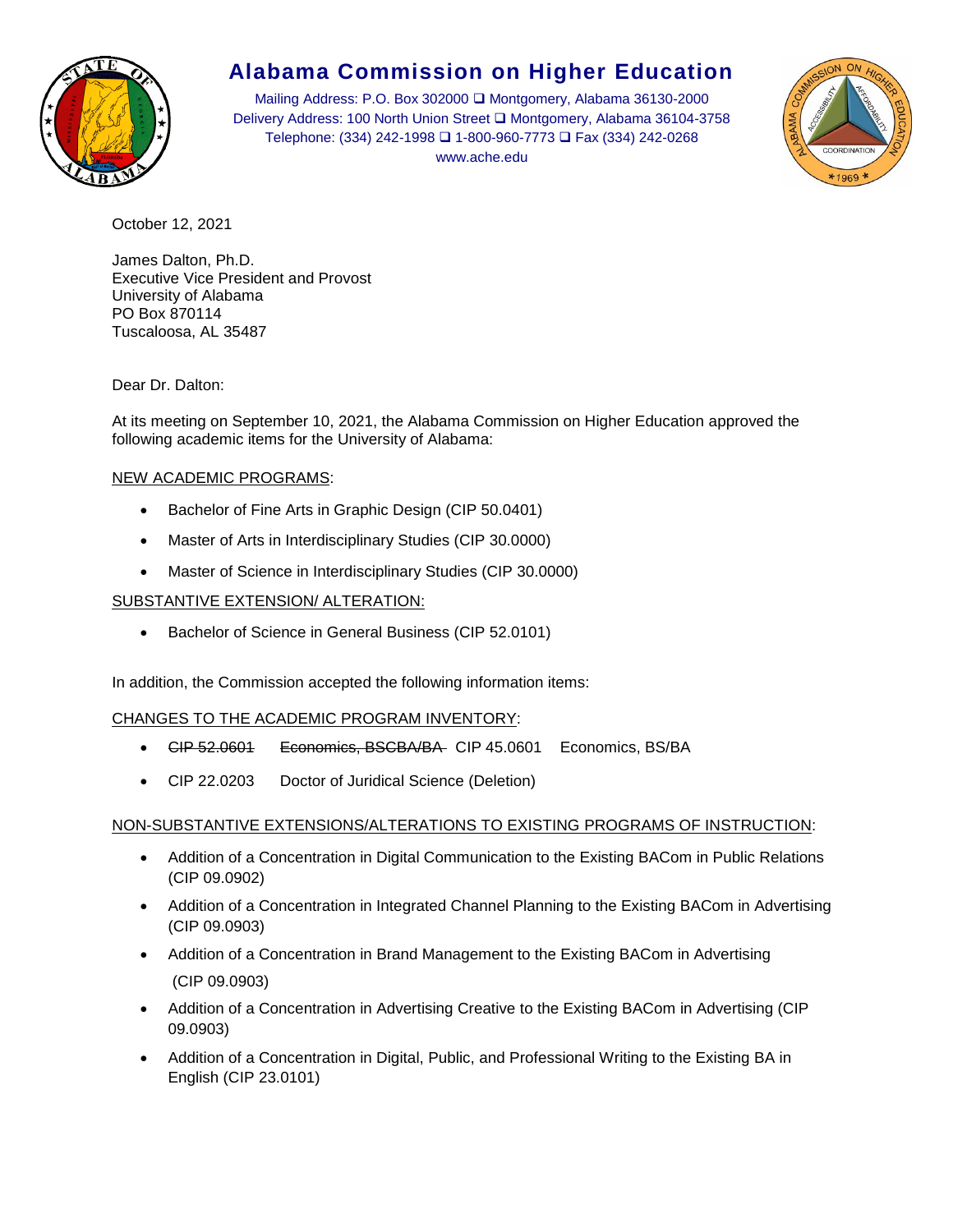### UPDATES TO UNITS OF INSTRUCTION, RESEARCH, PUBLIC SERVICE, AND ADMINISTRATION:

- Establishment of the Global Water Security Center as a New Unit of Research
- Establishment of the Manufacturing at the Point-of-Need (MPN) Center as a New Unit of Research

These items will be available on the Commission website: [http://ache.edu/MeetingDt.aspx.](http://ache.edu/MeetingDt.aspx)

We look forward to working with you and your staff on matters related to Alabama higher education.

Sincerely,

u & M'Ail

Robin E. McGill, Ph.D. Deputy Director for Academic Affairs

CC: Dr. Tonjanita Johnson Dr. Ginger Bishop Dr. Carmen Jones Ms. Shirrell Perryman Ms. Kristan White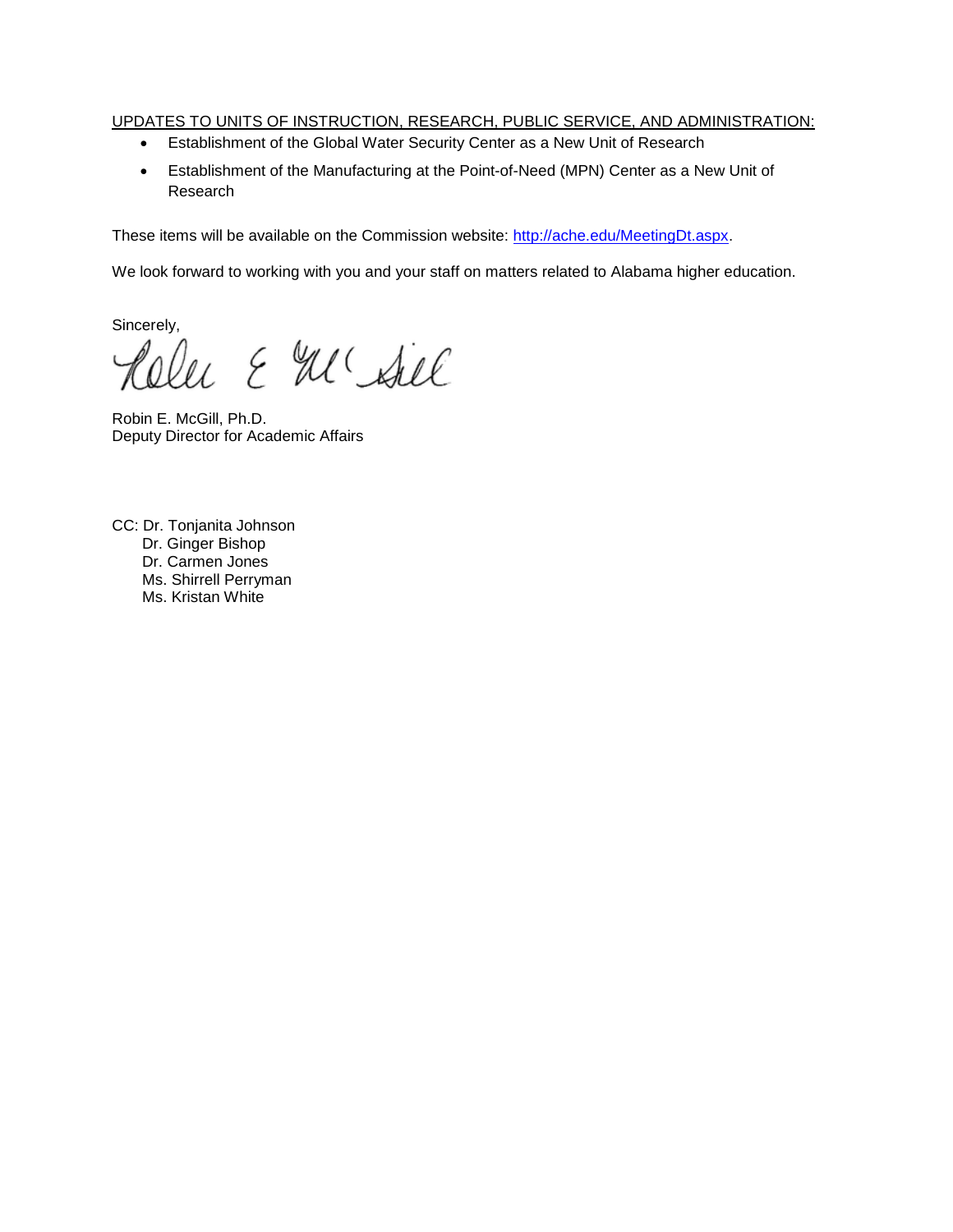| <b>DECISION ITEM: H-4a</b>   | University of Alabama, Bachelor of Fine Arts in Graphic Design<br>(CIP 50.0401)                                                                                                                                                                                                                                                                                 |
|------------------------------|-----------------------------------------------------------------------------------------------------------------------------------------------------------------------------------------------------------------------------------------------------------------------------------------------------------------------------------------------------------------|
| <b>Staff Presenter:</b>      | Dr. Robin McGill<br>Deputy Director for Academic Affairs                                                                                                                                                                                                                                                                                                        |
| <b>Staff Recommendation:</b> | That the Commission approve the proposed Bachelor of Fine<br>Arts (BFA) in Graphic Design.                                                                                                                                                                                                                                                                      |
|                              | The program will have the implementation date and post-<br>implementation conditions listed below:                                                                                                                                                                                                                                                              |
|                              | Implementation Date: The proposed program will be<br>implemented in Fall 2022. Based on Commission policy, the<br>proposed program must be implemented by September 13,<br>2024, or Commission approval will expire. The institution must<br>notify the Commission in writing when the program is<br>implemented or if there is any delay in implementation.    |
|                              | The program will have the implementation date and post-<br>implementation conditions listed below:                                                                                                                                                                                                                                                              |
|                              | <b>Post-Implementation Conditions:</b>                                                                                                                                                                                                                                                                                                                          |
|                              | 1. That the annual average new enrollment headcount<br>beginning in 2023-24 will be at least 21, based on the<br>proposal.                                                                                                                                                                                                                                      |
|                              | 2. That the annual average number of graduates for the period<br>2024-25 through 2028-29 (five-year average) will be 7.5,<br>based on the adopted graduation requirements as stated in<br>the Code of Alabama $16-5-8(a)(2)$ .                                                                                                                                  |
|                              | 3. That the existing BFA/BA in Studio Art (CIP 50.0702)<br>continue to maintain viability in accordance with the Code of<br>Alabama 16-5-8(a)(2).                                                                                                                                                                                                               |
|                              | 4. That information regarding an overall assessment of the<br>program be provided, particularly as related to objectives and<br>assessment measures stated in the proposal, including also<br>data on related employment and/or acceptance into a<br>graduate program.                                                                                          |
|                              | University of Alabama (UA) will be required to phase out the<br>program if any of the post-implementation conditions are not<br>met. The institution must present documentation regarding the<br>post-implementation conditions, as well as a general assessment<br>of the program, in a report submitted to the Commission no later<br>than September 1, 2029. |
| Background:                  | The Code of Alabama, 16-5-8 (c) states that the governing<br>boards of public institutions of higher education in this state and                                                                                                                                                                                                                                |

the campuses under their governance or supervision shall not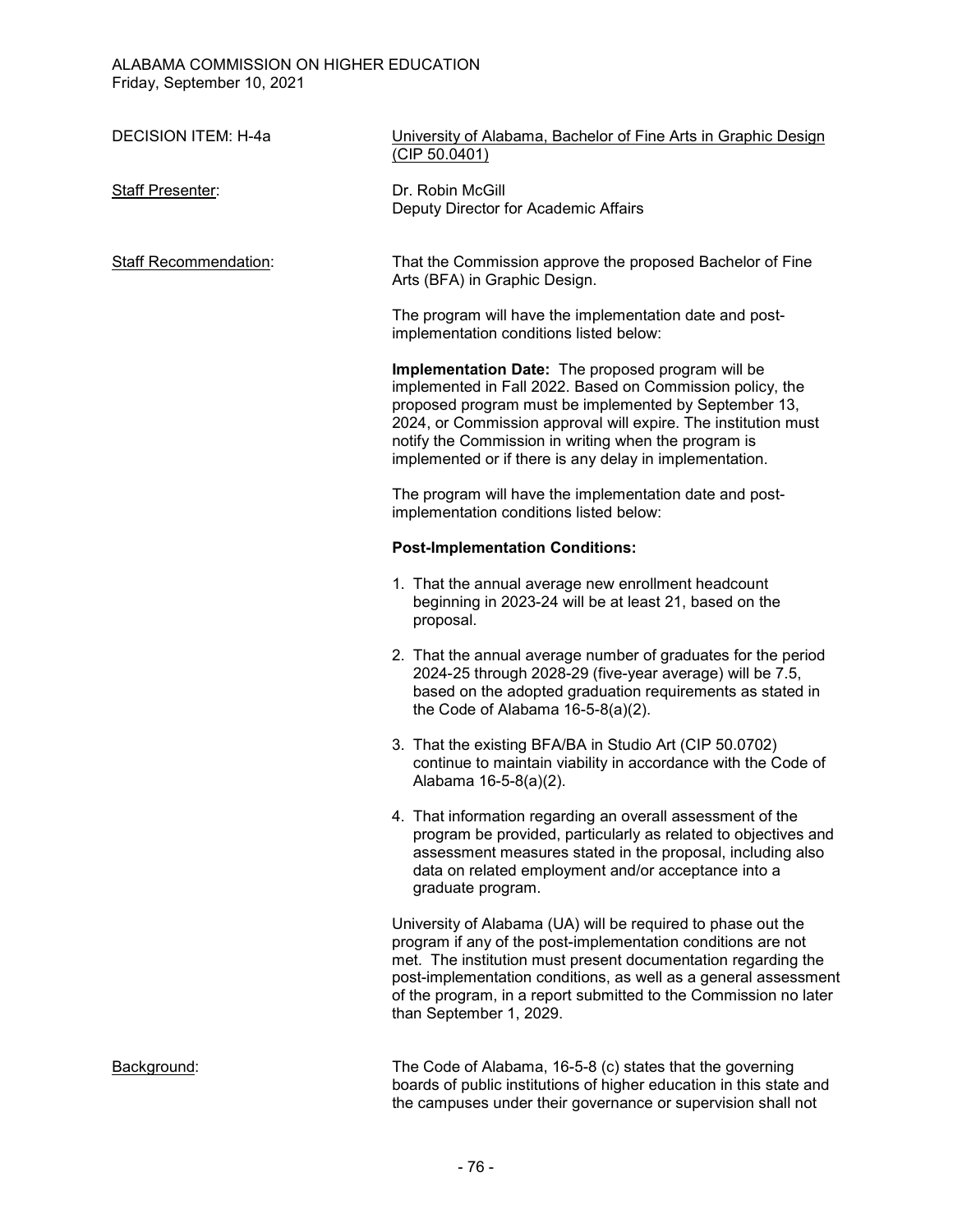| <b>DECISION ITEM:</b>        | University of Alabama, Master of Arts in Interdisciplinary Studies<br>(CIP 30.0000)                                                                                                                                                                                                                                                                                 |
|------------------------------|---------------------------------------------------------------------------------------------------------------------------------------------------------------------------------------------------------------------------------------------------------------------------------------------------------------------------------------------------------------------|
| <b>Staff Presenter:</b>      | Dr. Robin McGill<br>Deputy Director for Academic Affairs                                                                                                                                                                                                                                                                                                            |
| <b>Staff Recommendation:</b> | That the Commission approve the proposed Master of Arts (MA)<br>in Interdisciplinary Studies.                                                                                                                                                                                                                                                                       |
|                              | The program will have the implementation date and post-<br>implementation conditions listed below:                                                                                                                                                                                                                                                                  |
|                              | Implementation Date: The proposed program will be<br>implemented in Fall 2022. Based on Commission policy, the<br>proposed program must be implemented by September 13,<br>2024, or Commission approval will expire. The institution must<br>notify the Commission in writing when the program is<br>implemented or if there is any delay in implementation.        |
|                              | <b>Post-Implementation Conditions:</b>                                                                                                                                                                                                                                                                                                                              |
|                              | 1. That the annual average new enrollment headcount<br>beginning in 2023-24 will be at least 11, based on the<br>proposal.                                                                                                                                                                                                                                          |
|                              | 2. That the annual average number of graduates for the period<br>2024-25 through 2028-29 (five-year average) will be at least<br>3.75, based on the adopted graduation requirements as<br>stated in the Code of Alabama 16-5-8 (2).                                                                                                                                 |
|                              | 3. That information regarding an overall assessment of the<br>program be provided, particularly as related to objectives and<br>assessment measures stated in the proposal, including also<br>data on related employment and/or acceptance into a<br>doctoral program.                                                                                              |
|                              | The University of Alabama (UA) will be required to phase out the<br>program if any of the post-implementation conditions are not<br>met. The institution must present documentation regarding the<br>post-implementation conditions, as well as a general assessment<br>of the program, in a report submitted to the Commission no later<br>than September 1, 2029. |
| Background:                  | The Code of Alabama, 16-5-8 (c) states that the governing<br>boards of public institutions of higher education in this state and<br>the campuses under their governance or supervision shall not<br>undertake the establishment of a new unit or program of<br>instruction for academic credit with state funds before submitting                                   |

review, evaluation, and approval.

plans for the new unit or program to the Commission for its